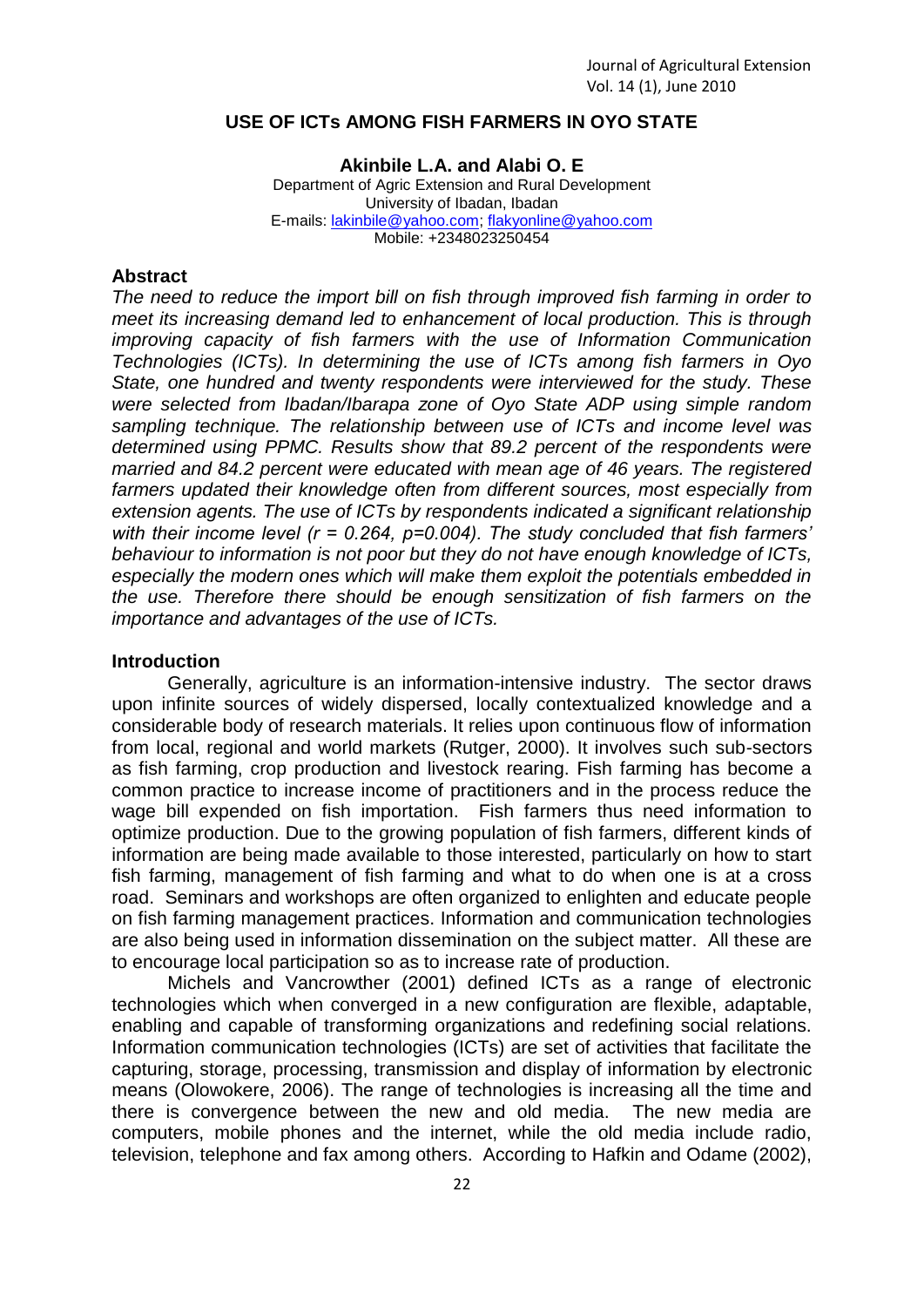ICTs are individual or set of technologies that include both new and old equipment for human and digital communication. They contend that the information carriers are used in new ways and that the convergence of the new and old media in ICTs is the best. Currently, there are phones with radio, media centres with computing capabilities and digital television.

Kiplangat (2003) affirms that ICTs have become a driving force in development, providing a means of narrowing the information gap between developed and developing countries and among their communities. The accessibility to information which is made readily available by ICTs has helped in moulding our attitudes towards life as there is more information about certain aspects of life including the agricultural sector (Spore, 2004). Olowokere (2006) asserted that ICTs are assumed to improve lives by making it easier to communicate and less expensive to find information. ICTs are seen as enabling tools that will help developing countries and in particular rural communities catch up with the rest of the world.

Information as a factor of production is necessary to increase productivity. It has been established that poverty in Nigeria has a strong linkage with agricultural stagnation due to decline in productivity as a result of low use of information and improved technologies (FAO, 1999). The right to information becomes as fundamental as the right to food, shelter and employment. Hence, information is seen as a factor of production for which fish farmers may be willing and prepared to pay. As reported by Meyer (2005), information plays an important role in almost every human activity and its value in the development process has been a topic of extensive debate. Lack of information has impacted negatively on the development process. Information should also be seen as being tangible, physical and concrete to fish farmers, most especially through extension services. Arokoyo (2003) revealed that the village level extension agent is the most effective source of information for farmers but certainly not the most efficient in terms of cost and coverage.

Using information is a key issue in the information age. The real challenge of our time is not producing information or storing information, but getting people to use information (Gholamreza and Naser, 2005). Timely availability of relevant information is vital for effective performance of fish farmers.

The enhancement of local fish production can be brought about by improving capacity in terms of enhancing access to information, while also the technical nature of fish farming requires that the knowledge of practitioners are constantly updated which can be achieved through their enhanced information seeking behavior by the use of ICTs. It thus becomes important to find out how use of ICTs affects fish farmers' production. Thus, the extent to which fish farmers use ICTs are ex-rayed so as to know how that affects their level of production. It is against this backdrop that this study addressed the following research objectives:

# **Objectives of the Study**

The general objective of the study is to determine the extent of use of ICTs among fish farmers in Oyo State.

# **Specific objectives**

The specific objectives are to;

- i) describe the socio economic characteristics of fish farmers;
- ii) identify the sources of information of fish farmers;
- iii) examine the level of use of ICTs among fish farmers; and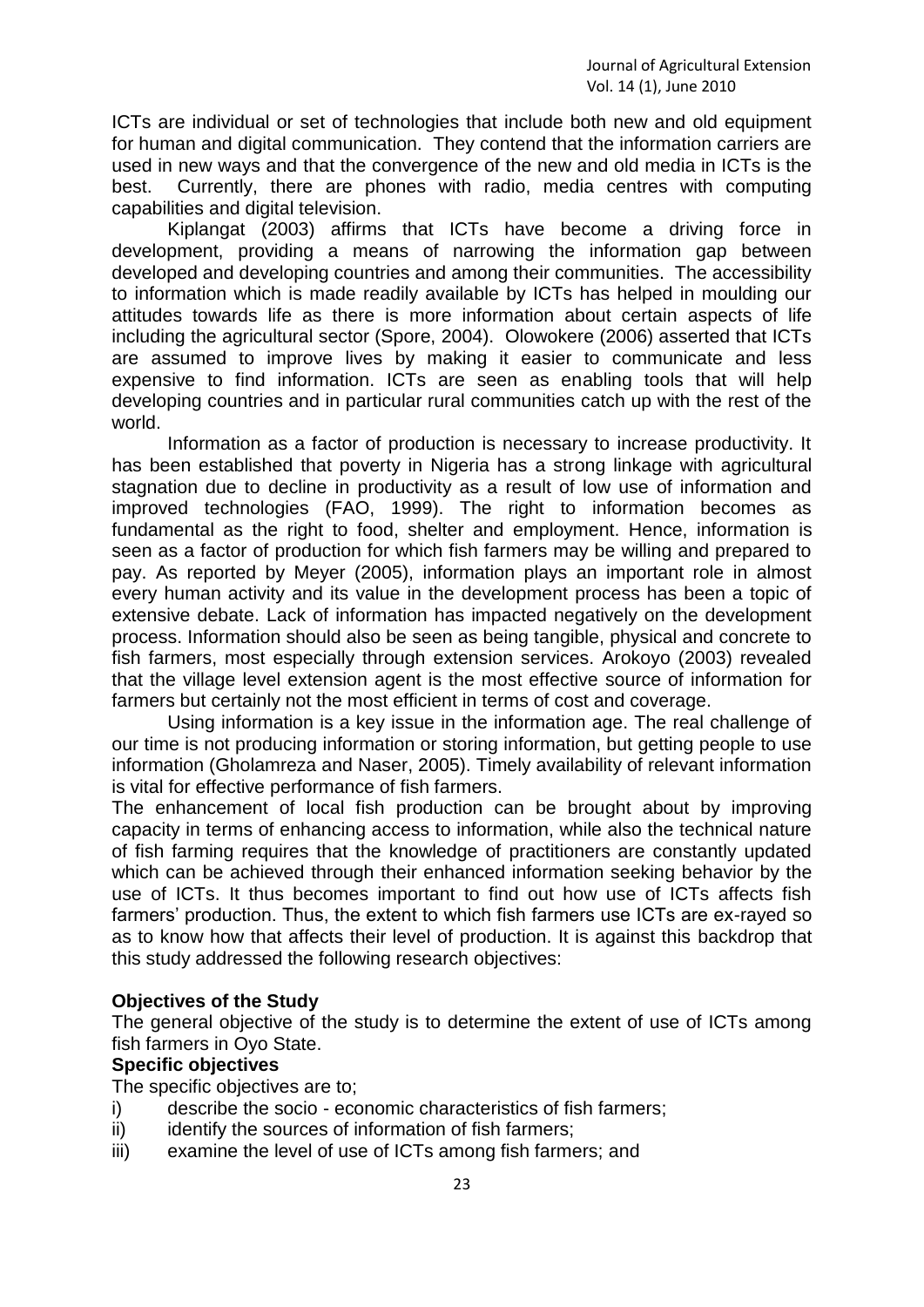vi) determine the income level of fish farmers in the study area.

### **Hypothesis of the Study**

i) There is no significant relationship between respondents' use of ICTs and their income level.

### **METHODOLOGY**

The study was carried out in Oyo State, Nigeria. Oyo State is situated in Latitude  $7^0$ 241N and Longitude  $3^0$ 54E as well as altitude 234m above sea level. The target population was all registered and unregistered fish farmers in Oyo state. The Oyo State Agricultural Development Programme (OYSADEP) structure was used for the study. OYSADEP is divided into 4 zones i.e. Ibadan/Ibarapa, Oyo, Ogbomoso and Shaki zones. Ibadan-Ibarapa zone was purposively selected as it has more fish farmers registered with OYSADEP than in other zones. Fish farmers under OYSADEP were registered at zonal level without further delineation to bocks and cells due to their localisation.. Simple random sampling technique was used to sample 38 percent of the 160 fish farmers registered with OYSADEP in Ibadan-Ibarapa zone. This gave 60 registered farmers. In order to give room for good comparison, the same number of fish farmers that were not registered with OYSADEP in the zone was selected. This involved using snowball technique to compile a list of 92 fish farmers that were not registered with OYSADEP in the zone, from which 60 were randomly sampled, giving a total sample size of 120 respondents for the study.

Data were collected from respondents using interview schedule with the use of a structured questionnaire. The questionnaire was divided to two sections. The first section was on the respondents' personal characteristics while the second was on their use of ICTs. The dependent variable of the study is the extent of use of ICTs among fish farmers in Oyo State and it was measured by asking them to pick yes or no for some listed ICTs in terms of use, while frequency of use was assessed using use daily, weekly, twice weekly and monthly. Independent variables include the socio – economic characteristics of respondents which were measured by asking them to choose the one appropriate to them from listed options.

The tools that were used in analyzing data in this study were: descriptive and inferential statistics. The former includes tables, frequency distribution and mean, while the latter includes Pearson product moment correlation (PPMC). The descriptive statistical tools were used to present the specific objectives while the hypotheses were tested by using the inferential statistical tools.

# **Results and Discussion**

# **Distribution of socio economic characteristics of respondents**

Age distribution of respondents as shown in Table 1 indicates that many (40.0%) of the respondents are within the age group of 36 – 45 years, while the least group (0.8%) is composed of respondents whose age range between 66 and 75 years. The implication is that majority of the fish farmers are in their middle age. Therefore, they have the ability to search for information on fish farming and are more ready to take risk. They also have the agility required for effective fish farming. Also, 89.2 percent are married, 5.0 percent are widowed and 5.8 percent are single. This implies that married people are more involved in fish farming and this could be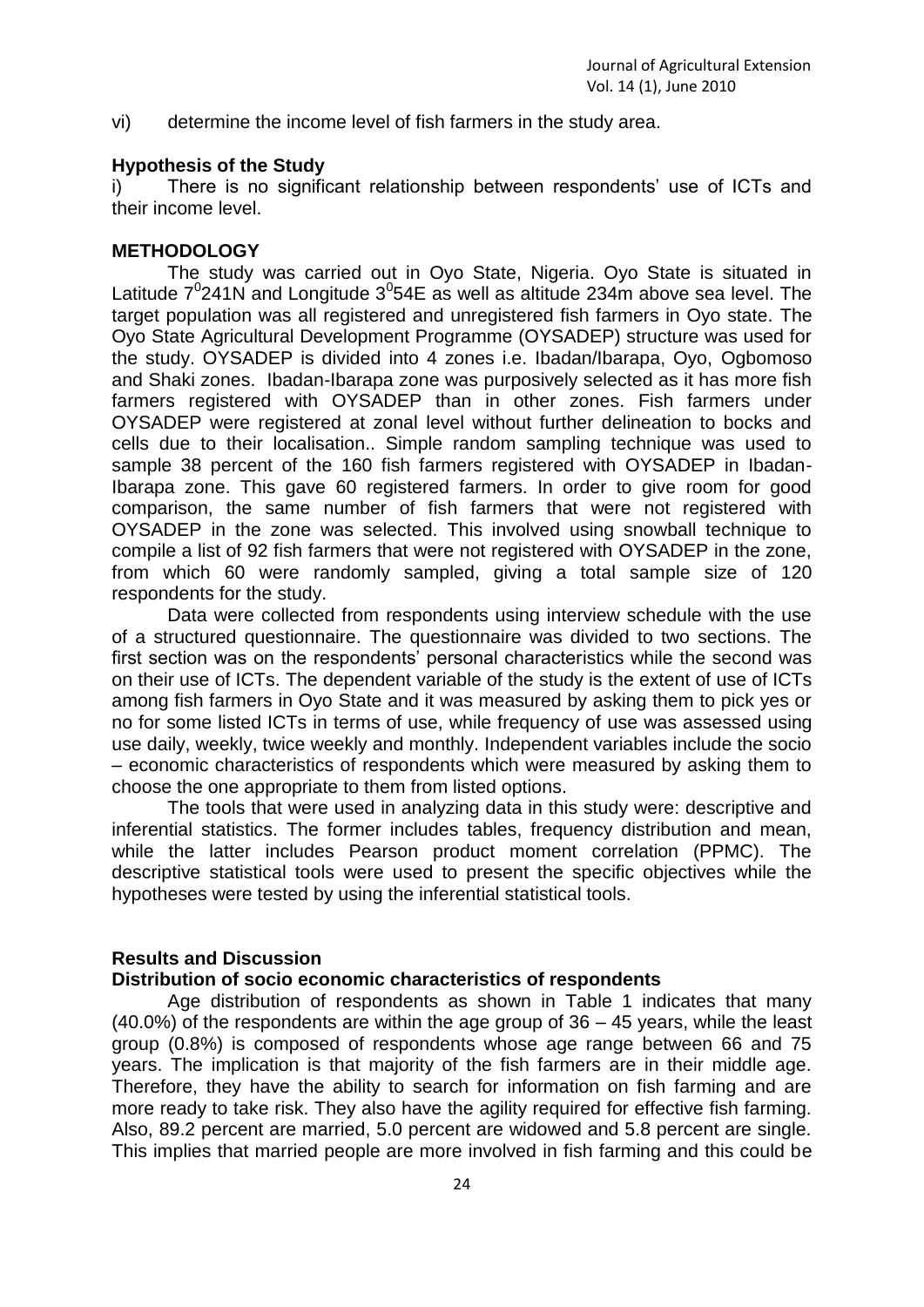as a result of more responsibilities they are saddled with as married people who have responsibility for the provision of household needs of their families.

Majority of the respondents (70.0%) are Christians while 30.0 percent are Muslims. Religion may play a role in the income generating activities of both rural and urban dwellers. Majority of the respondents had OND/NCE (31.7%) and HND/B.Sc./M.Sc (32.5%). The implication is that most of the respondents have formal education and are likely to have a positive attitude toward information seeking. This may be because of the technicality of fish farming which involves the intricacies of fish culture. This is in line with the findings of Adeleke (2006) that most fish farmers have formal education.

| <b>Characteristic</b>         | <b>Frequency</b> | <b>Percentage</b> |
|-------------------------------|------------------|-------------------|
| Age                           |                  |                   |
| $26 - 35$                     | 14               | 11.7              |
| $36 - 45$                     | 48               | 40.0              |
| $46 - 55$                     | 32               | 26.7              |
| $56 - 65$                     | 25               | 20.8              |
| 66 and above                  | 1                | 0.8               |
| <b>Educational Attainment</b> |                  |                   |
| Pry school attempted          | 4                | 3.3               |
| Pry school completed          | 9                | 7.5               |
| Sec.school attempted          | 6                | 5.0               |
| Senior school certificate     | 21               | 17.5              |
| <b>OND/NCE</b>                | 38               | 31.7              |
| HND/B.Sc/M.Sc                 | 39               | 32.5              |
| <b>PHD</b>                    | 3                | 2.5               |
| <b>Marital Status</b>         |                  |                   |
| <b>Married</b>                | 107              | 89.2              |
| Single                        | $\overline{7}$   | 5.8               |
| Widowed                       | 6                | 5.0               |
| <b>Religion</b>               |                  |                   |
| Christianity                  | 84               | 70.0              |
| Islam                         | 36               | 30.0              |

| Table1: Distribution of respondents according to their socio-economic |  |
|-----------------------------------------------------------------------|--|
| characteristics ( $n = 120$ )                                         |  |

#### **Income level**

Table 2 shows that 16.9 percent of the respondents achieved income level of between N15,000 and N 175,999 per production year, 15.8 percent have production output of between N 377,000 and N 497,999. The maximum income level ranges from  $N$  1,303,000 -  $N$  1,463,999 (for 6.8 percent). The mean income level was  $N$ 537, 224. The implication is that majority of the respondents produce at low level.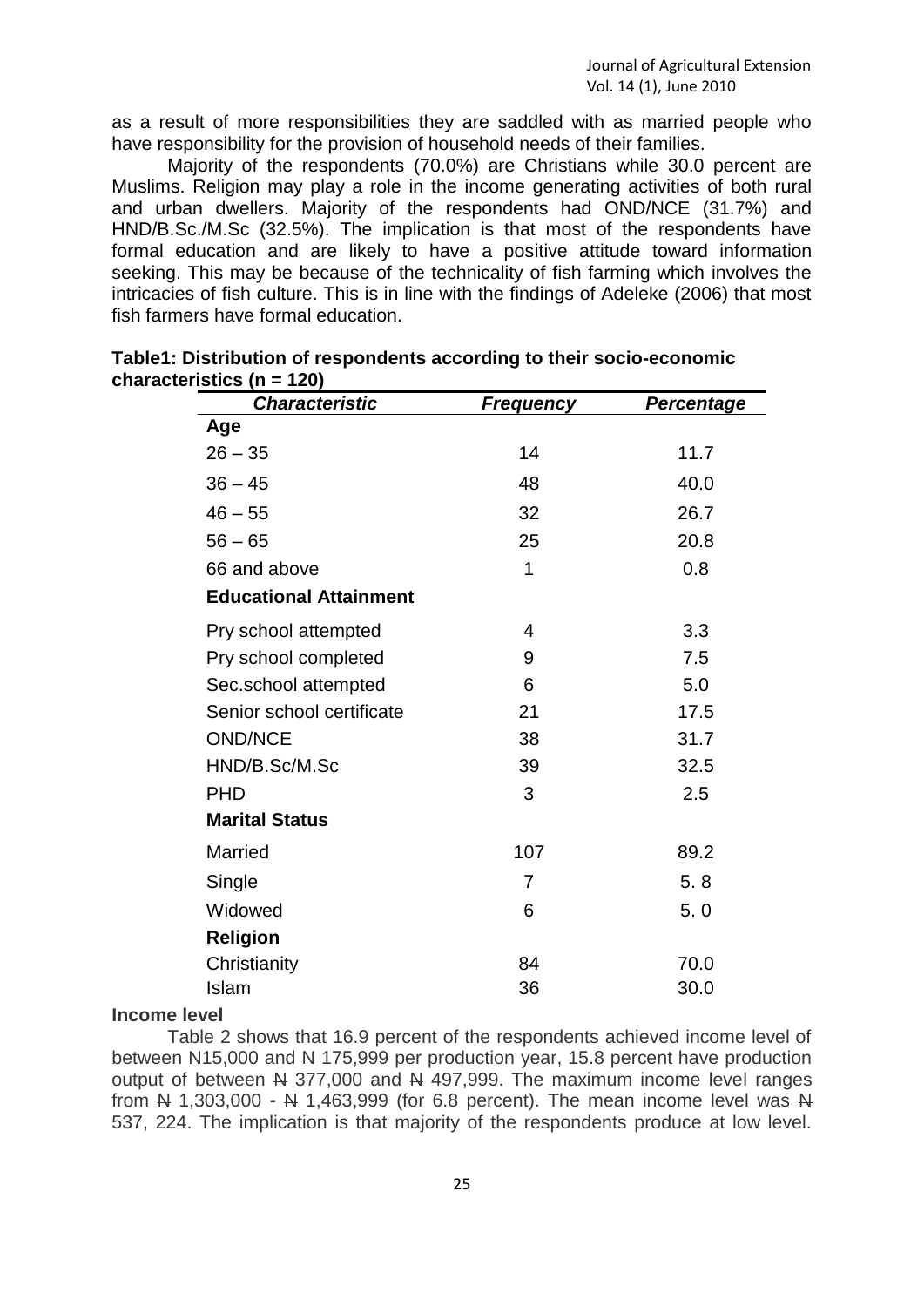This may be as a result of lack of useful information which could help them increase their production output

| ably 2. modific level of respondence (i.e. $(20)$<br>Income $($ A $)$ | <b>Frequency</b> | <b>Percent</b> |
|-----------------------------------------------------------------------|------------------|----------------|
| $15,000 - 175,999$                                                    | 20               | 16.9           |
| $176,000 - 336,999$                                                   | 9                | 7.5            |
| $377,000 - 497,999$                                                   | 19               | 15.8           |
| $498,000 - 658,999$                                                   | 13               | 10.8           |
| 659,000 - 819,999                                                     | 6                | 5.1            |
| 820,000 - 980,999                                                     | 13               | 10.8           |
| $981,000 - 1,141,999$                                                 | 12               | 9.9            |
| 1,142,000 - 1,302,999                                                 | 12               | 9.9            |
| $1,303,000 - 1,463,999$                                               | 8                | 6.8            |
| <b>Mean income level</b>                                              | N537,224         |                |

**Table 2: Income level of respondents (n=120)**

### **Sources of information of respondents**

Table 3 reveals that the respondents source for information from four major sources; fisheries experts, mass media, extension agents and friends, while they rarely source for information through ICTs. Majority of the respondents' source information from extension agents on all the activities involved in fish farming. On pond construction, 4.2 percent seek information from fisheries experts, 11.7 percent from mass media, 47.5 percent from extension agents and 5.0 percent from friends. On stocking, 2.5 percent seek information from fisheries expert, 10.0 percent from mass media, 48.3 percent from extension agents and 5.0 percent from friends. Also, 47.5percent of the respondents source information on water management from extension agents, 2.5 percent from fisheries experts and 10.0 percent from mass media. This suggests that most of the respondents source information on the various fish management practices from extension agents. This finding corroborates the significance of one-on-one contact of extension agents as the second most readily accessible source of agricultural information as in the study of Yahaya (2003).

| <b>Sources</b>              | <b>Pond</b><br>Freq. | const.<br>$\%$ | <b>Stocking</b><br>Freq. | $\%$ | <b>Water</b><br>Freq. | managt.<br>$\frac{0}{0}$ |
|-----------------------------|----------------------|----------------|--------------------------|------|-----------------------|--------------------------|
| <b>Fisheries</b><br>experts | 5                    | 4.2            | 3                        | 2.5  | 3                     | 2.5                      |
| Mass media                  | 14                   | 11.7           | 12                       | 10.0 | 12                    | 10.0                     |
| Extension<br>agents         | 57                   | 47.5           | 58                       | 48.3 | 57                    | 47.5                     |
| Friends/relatives           | 6                    | 5.0            | 6                        | 5.0  | 10                    | 8.0                      |
| <b>ICTs</b>                 |                      | 1.6            |                          | 0.8  | 2                     | 1.6                      |

# **Use of ICTs for updating knowledge on fish farming by respondents**

Table 4 reveals that radio is the mostly utilized ICTs for updating knowledge on fish farming as indicated by 75.0 percent of the respondents, followed by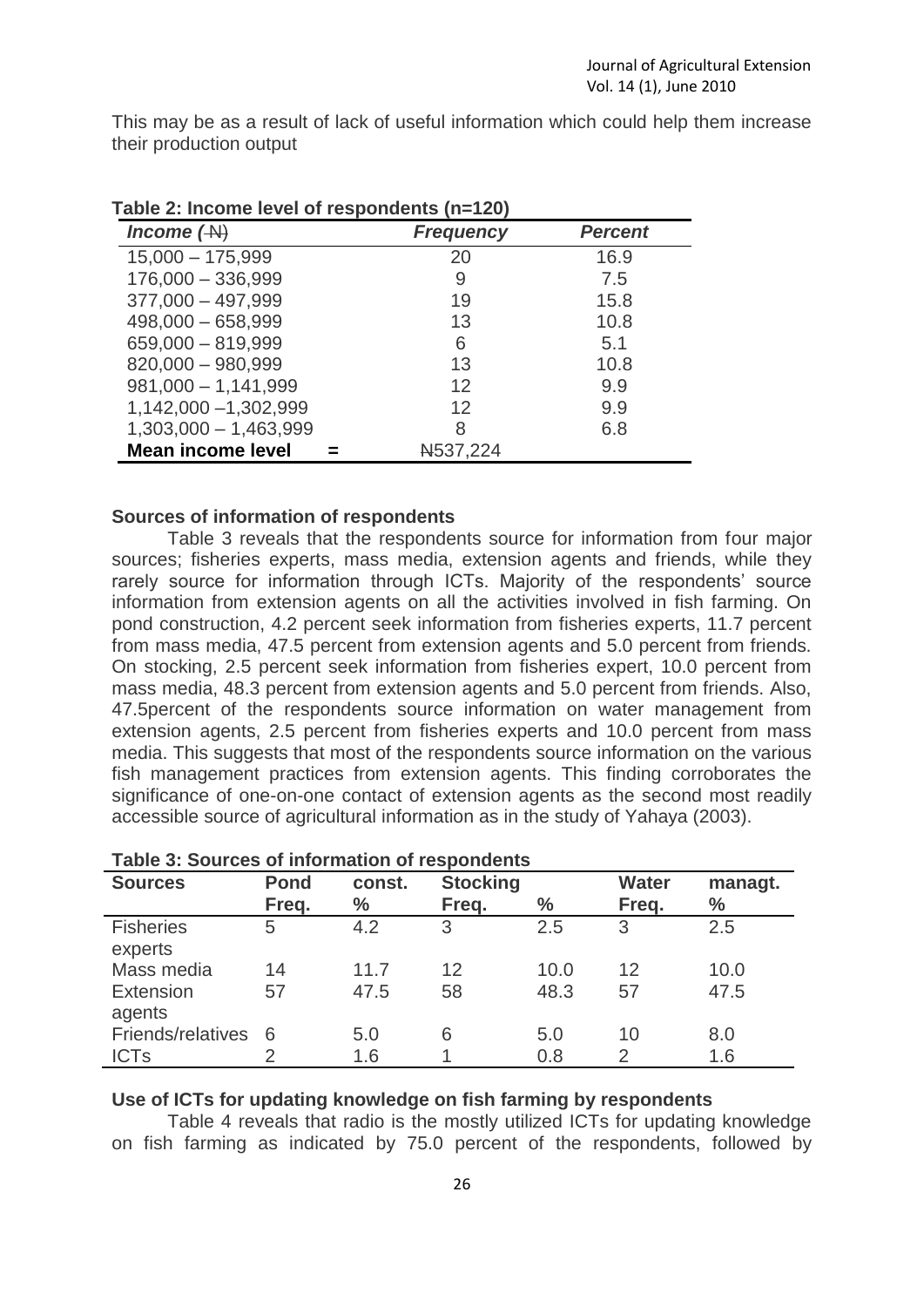television with 69.2 percent. The least used is fax with 0.8 percent. This confirms the findings of Otitolaye (2006) who reported that the most important factors considered by respondents in the use of communication channels for information dissemination was cost of use and accessibility, as the ICTs that are expensive to acquire are least used by respondents, while cheap ones like radio are often used. This is also in line with the findings of Eniolorunda (1999) that radio is most widely used because radio sets are cheaper to purchase, easy to maintain and lasts longer. In addition, Onah (2006) reported that radio is unique in that it is relatively inexpensive to set up.

| <b>ICTs</b> | <b>Yes</b> | <b>Partially</b> | <b>No</b>  | <b>Mean</b> |  |
|-------------|------------|------------------|------------|-------------|--|
| Radio       | 90(75.0)   | 28 (23.3)        | 2(1.7)     | 1.52        |  |
| Television  | 83 (69.2)  | 4(3.3)           | 33(27.5)   | 1.42        |  |
| Computer    | 16 (13.3)  | 10(8.3)          | 94 (78.3)  | 0.35        |  |
| Internet    | 14(11.7)   | 16(13.3)         | 90(75.0)   | 0.37        |  |
| Telephone   | 73 (60.8)  | 11(9.2)          | 36(30.0)   | 1.31        |  |
| Fax         | 1(.8)      | 4(3.3)           | 115 (95.8) | 0.05        |  |
| Video       | 65 (54.2)  | 7(5.8)           | 48 (40.0)  | 1.14        |  |
| Newspaper   | 74 (61.7)  | 7 (5.8)          | 39 s(32.5) | 1.29        |  |

| Table 4: Use of ICTs for updating knowledge on fish farming by respondents |  |  |  |  |  |  |  |
|----------------------------------------------------------------------------|--|--|--|--|--|--|--|
|----------------------------------------------------------------------------|--|--|--|--|--|--|--|

 **Source** – Survey data, 2006

# **Frequency of use of ICTs for updating knowledge on fish farming by respondents**

The frequency of use of these ICTs among the respondents shows how often these ICTs are being used for updating knowledge on fish farming. It is categorized into daily, weekly, twice weekly and monthly as seen below. It was discovered that radio has the highest frequency of use on a daily basis with 73.3 percent, followed by telephone with 71.1 percent. This confirms the assertion of Greenberg (2005) that mobile phone communication is now widely available and can be accessed at a modest cost. In the case of television, the highest percentage of the user falls within the daily category with 61.7 percent, while the lowest percentage falls within the twice weekly category with 2.5 percent. The internet has the highest frequency of those used monthly as it was indicated by 79.1 percent. The highest frequency of use of newspaper falls within the daily users with 52.5 percent. Video is used daily and monthly with 20.8 percent and 71.1 percent respectively. On the other hand, the ICT that has the lowest level of patronage is fax as only few people responded to its use.

In summary, seven of the ICTs are being used daily, weekly and twice weekly, these are radio, television, computer, internet, telephone, video and newspaper, while the eight (including fax) are used monthly.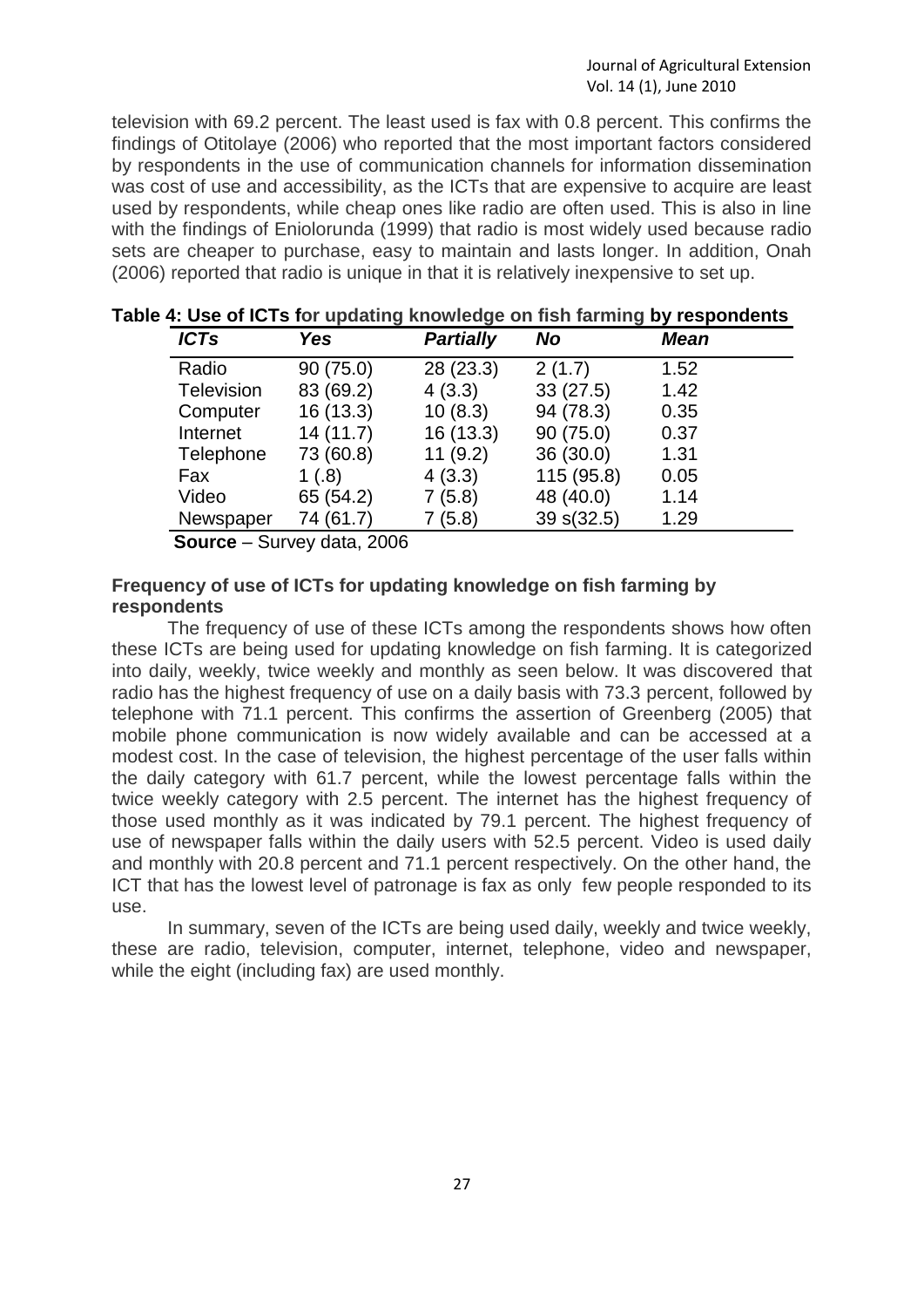| <b>ICTs</b>       | <b>Daily</b> | <b>Weekly</b> | <b>Twice</b><br>weekly | <b>Monthly</b> |
|-------------------|--------------|---------------|------------------------|----------------|
| Radio             | 88 (73.3)    | 20(16.7)      | 8(6.7)                 | 4(3.3)         |
| <b>Television</b> | 74 (61.7)    | 17 (14.2)     | 3(2.5)                 | 26 (21.6)      |
| Computer          | 16 (13.3)    | 14(11.7)      | 7(5.8)                 | 83 (69.1)      |
| Internet          | 9(7.50)      | 11(9.2)       | 5(4.2)                 | 95 (79.1)      |
| Telephone         | 86 (71.1)    | 2(1.7)        | 7(5.8)                 | 25(20.9)       |
| Fax               |              |               |                        | 120 (100)      |
| Video             | 25(20.8)     | 2(1.7)        | 7(5.8)                 | 86 (71.7)      |
| Newspaper         | 63 (52.5)    | 24 (20.0)     | 14 (10.8)              | 20(16.7)       |

# **Table 5: Frequency of use of ICTs\***

\*Percentages in parenthesis

# **Relationship between income level of respondents and their use of ICTs.**

Table 6 shows that there is a significant relationship (r=0.264) between income level of respondents and their use of ICTs. This suggests that usage of ICTs brings about significant change in income level of respondents. Thus, the more the respondents use ICTs, the higher is their income level i.e. those that attain higher income level are those that use more of ICTs. Therefore, the null hypothesis which states that there is no significant relationship between income level of respondents and their use of ICTs is rejected. Thus, fish farmers that make use of ICTs have their income enhanced as they achieve higher income level.

|          |  |  |  | Table 6: Correlation analysis of income level of respondents and their use |  |  |
|----------|--|--|--|----------------------------------------------------------------------------|--|--|
| of ICTs. |  |  |  |                                                                            |  |  |

| <b>Variables</b>                  | <b>Correlation</b> | P Sig (2 tailed) | <b>Decision</b> |
|-----------------------------------|--------------------|------------------|-----------------|
| Use of ICTs<br>Vs<br>Income level | 0.264              | 0.004            |                 |

# **Conclusion**

The study concluded that majority of fish farmers source information from extension agents on various fish farming management practices. The findings also showed that usage of ICTs increases the respondents' income level. However, the fish farmers require a level of knowledge that will make them exploit the potentials embedded in the use of ICTs. There is not enough sensitization on the importance and advantages attached to the use of these ICTs. The farmers' attitude to information is not poor, and beyond being aware of these ICTs, they need to know the benefits of its usage.

# **Recommendations**

Based on the findings of this study, the following recommendations are made;

- Extension agents should be used to orientate the farmers about ICTs and the benefits to be derived from its use
- Farmers should be adequately trained on how to use ICTs and this could be done by establishing training centers in strategic locations in the state.
- Economically feasible and sustainable access points should be located at farmers' reach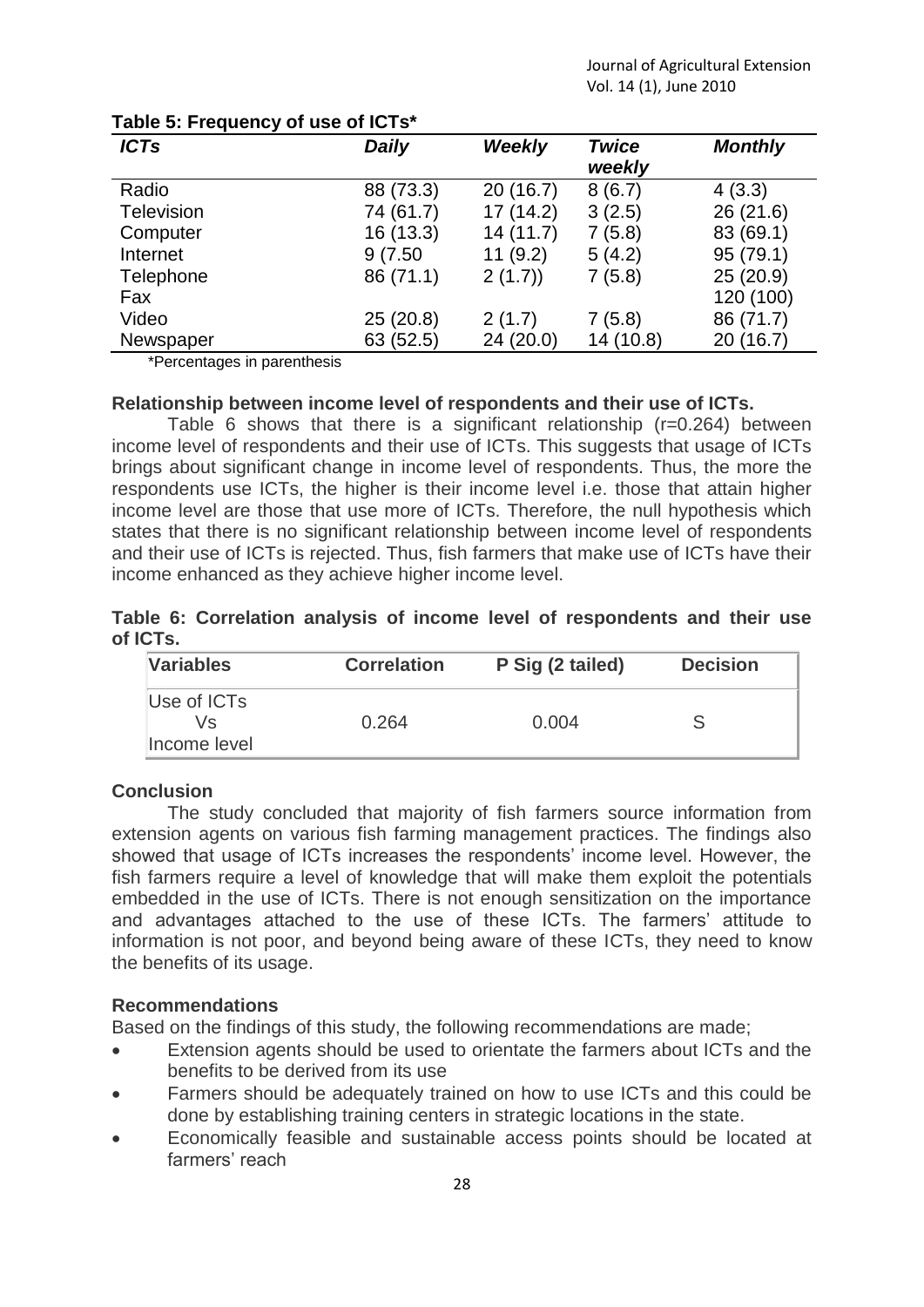ICTs should be made available and affordable to all farmers. This will encourage them to develop a positive attitude to seeking information relevant to their needs.

# **References**

- Adeleke B.A (2006): Aquaculture technology awareness, transfer and adoption among fish farmers in Oyo town and its environs. An unpublished M.Sc thesis University of Ibadan. Ibadan. Pp 35
- Arokoyo T (2003): *Response to the e-discussion: ICT Applications in Rural Extension and Information Exchange.* In Bokre, D and Ballantayne T, INARS-ICTs *Transforming Agricultural Extension* CTA Observatoryon ICTs. 6th Consultative Expert Meeting, Wageningen.
- Eniolorunda P.A (1999): Assessment of Nigerian-German Kainji Lake Fisheries Promotion Projects Radio Programme on Fisherman's Utilization of Recommended Practices. An unpublished M.Sc thesis. University of Ibadan. Ibadan
- FAO (1999): *The State of World Fisheries and Aquaculture.* 1998 Food and Agriculture Organisation, Rome, Italy
- Gholamreza P. and Naser.Z. (2005): *Information-seeking behaviour of Iranian extension managers and specialists.* FAO, Rome Pp 36
- Hafkin, N.J. and H.H. Odame (2002): *Gender, ICTs and Agriculture*. A Situation Analysis for the 5t Consultative Expert Meeting of CTA's ICT Observatory Meeting on Gender and Agriculture in Information Society, August 2002. pp 10 -25
- Kiplangat (2001):. The role of telecentres in the provision of agricultural information for rural development in Sub-Saharan Africa. *IAALD quarterly* Bulletin 46  $(3/4): 81 - 86.$
- Marker P.K., Mc Namara, and L. Wallace (2002): *The significance of Information and Communication Technologies for reducing poverty*. Department for International Development (DFID) London, UK.
- Meyer H.W.J (2005): *The Nature of Information, and the Effective Use of Information in Rural development.* National Agriculture Extension & Research Liaison Services (NAERLS, 2001): Field Situation Assessment of 2001 Wet Season Agriculture Production in Nigeria Ahmadu Bello University, Zaria.
- Michels, S.I. and L. Vancrowther. D. (2001): *Discovering the magic Box*: Local Appropriation of Information and Communication Technologies (ICTs): SDRE,  $FAO, pp. 4-5.$
- Olowokere, G.T. (2006): Use of ICTs among rural dwellers in Oyo-State. An Unpublished B.Sc. thesis, University of Ibadan. Pp. 2, 10, 11.
- Onah H.B (2006): Use of Information Communication Technologies (ICTs) by public and private extension agencies in Oyo State
- Otitolaye O.O (2006): Assessment of Extension Agents' Knowledge in the Use of Communication Channels for Agricultural Information Dissemination in Ogun State. An Unpublished B.Sc. thesis, University of Ibadan. Pp. 2, 10, 11.
- Practical Action ICTs Research and Strategy. http//www.worldfish centre.org/redirect.aspx? dd//D = 80\$catID = 32-24k. Retrieved 08/12/06.
- Rutger. J.E. (2000):. *Technical. Policy and Institutional Trends in Information and Communication.* Proceedings of a CTA Seminar.